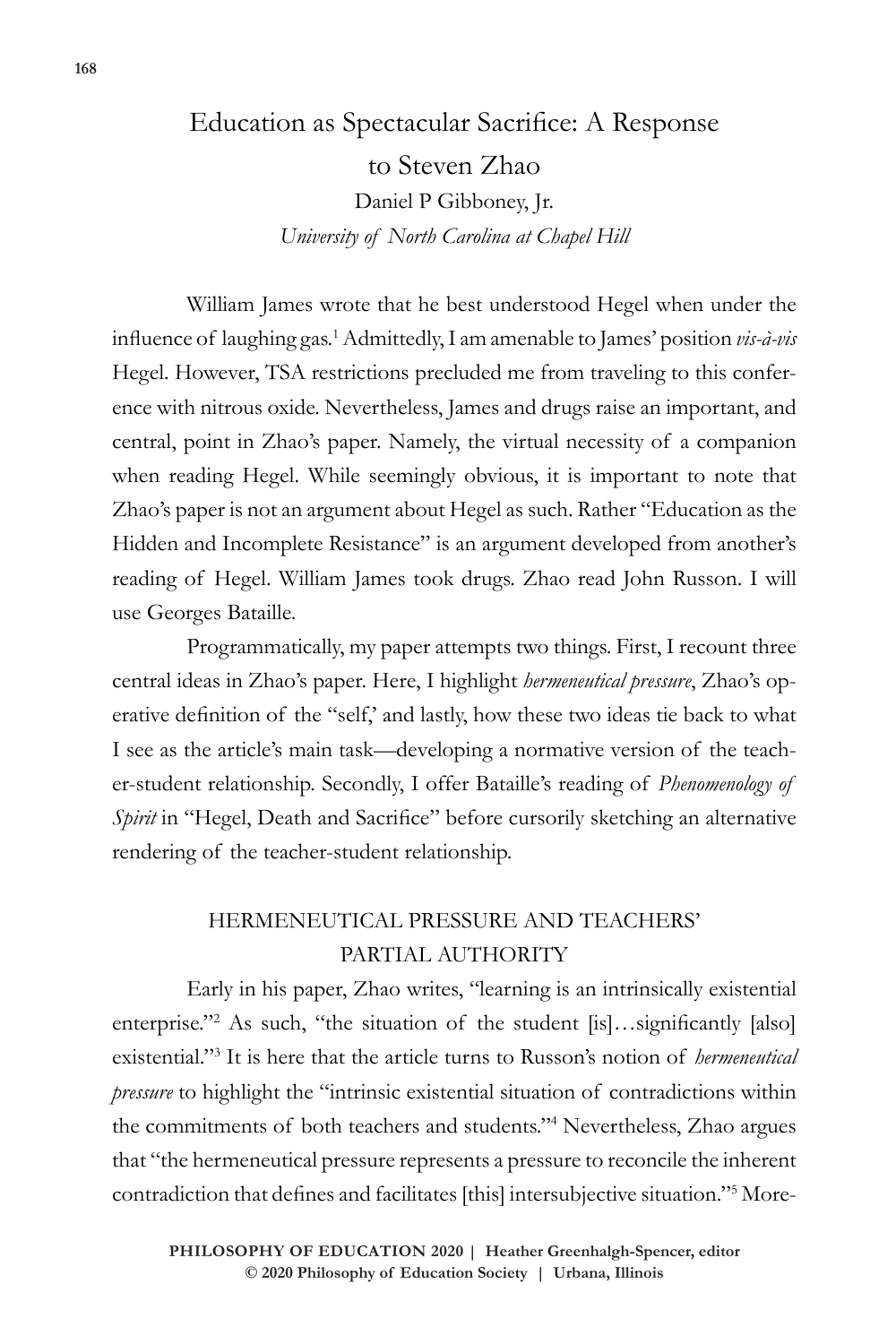over, this hermeneutical pressure "compels an independent agency of the self that comes to know itself."<sup>6</sup> Central here is Zhao's claim that "intersubjective situation carries an intrinsic...pressure for the resolution of its contradiction."<sup>7</sup> Nevertheless, it is maintained that the "irresolvable contradiction of the student…*never ceases*."<sup>8</sup> Therefore, Zhao argues that the inherent compulsion for resolution of *hermeneutical pressure* is both necessary and irresolvable.

A second central facet of Zhao's argument is his operative definition of the self. Namely, the self is the "space of the dialectic."<sup>9</sup> In other words, the self is "the tension between the traditions that inform its specific portrayal… *and* the resistance against such portrayal towards a perpetual renewal of one's portrait."<sup>10</sup> This "dialectical demand for agency...necessitates" educational spaces of simultaneous agency and authority.<sup>11</sup> As such, education "compels the institution of the authority of the teacher as an imperative."<sup>12</sup>

In this argument, the teacher —as authority — embodies "a fundamental source of the traditions that specify who [students] are and how they ought to act."<sup>13</sup> For "without such existential specificity, [students] lack the scope of values that allow their hermeneutical power to meaningfully manifest as an interrogative agency."<sup>14</sup>

However, for Zhao, the teacher as both possessor and exerciser of authority ought not be absolute. In other words, "the teacher must, in some artful way, *be* the target of resistance while covertly inviting such dispositions as educatively ideal."<sup>15</sup> Under the guise of dominance, student resistance is to be partially and secretly allowed by teachers. As such, "the educative existential situation of the teacher-student relationship…is the space to which the dialectical dance between traditions and the resistance against them is sustained as the very movement, and therefore, the *reality for the meaningful self*."<sup>16</sup>

## BATAILLE AND SACRIFICIAL DEATH

Georges Bataille in "Hegel, Death and Sacrifice" claims the "anthropological philosophy of Hegel is in the final analysis a *philosophy of death*."<sup>17</sup> As such, "man is 'death living a human life'…man's negativity, given in death by virtue of the fact that man's death is essentially voluntary (resulting from risks assumed without necessity, without biological reasons), is nevertheless the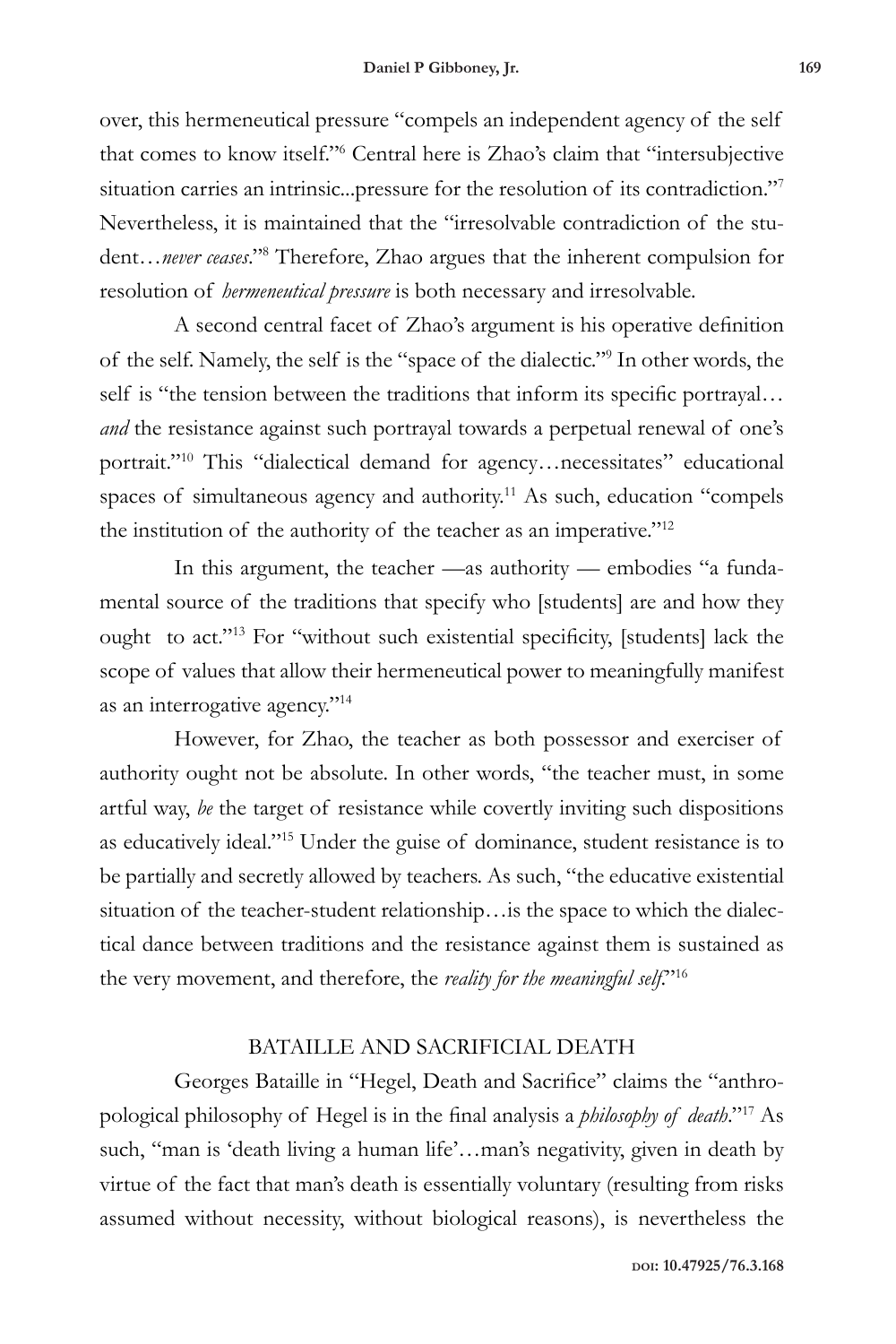principle of action."<sup>18</sup> It follows in Bataille's reading that "for Hegel action is negativity, and negativity action."<sup>19</sup> The last sentence bears repeating—"action is negativity, and negativity action."

The Hegelian association between death, negativity, and action is further inflected in Bataille's appraisal of dialectics. Bataille writes that "death alone assures the existence of a…'dialectical' being, in the Hegelian sense"<sup>20</sup> As such, it follows for Bataille's Hegel that "if death did not dwell in [man] as the source of his anguish—and all the more so…freely choos[ing] it—there would be no man or liberty, no history or individual."<sup>21</sup>

What differentiates man from beast is that humans, by virtue of death, "bear within [them] negativity."<sup>22</sup> Moreover, man's negativity operates apropos nature.23 In its initial facticity, the elements of nature are "inseparable from the whole."<sup>24</sup> Nevertheless, man segregates the elements of nature into presumably constitutive elements—"this tree, that bird, this stone."<sup>25</sup> This separation, for Bataille, "implies human negativity toward nature."<sup>26</sup> Moreover, Bataille writes that man "is first of all an animal…the very thing he negates: he cannot therefore negate nature without negating himself."<sup>27</sup> As such, Bataille writes, "to negate nature is to negate the animal which props up man's negativity"<sup>28</sup> wherein "the privileged manifestation of negativity is death."<sup>29</sup>

Herein enters the centrality of sacrifice to Bataille's reading of Hegel's *Phenomenology.* In sacrifice, Bataille writes, "death on the one hand…strikes the corporeal being; and on the other hand, it is precisely in sacrifice that 'death lives a *human* life.'"<sup>30</sup> As such, sacrifice is both the philosophical and practical requirement of a Hegelian philosophy according to Bataille.

Philosophically, "sacrifice is the precise response to Hegel's requirement, the original formation of which : 'Spirit attains its truth only by finding itself in absolute dismemberment."<sup>31</sup> Practically, in " sacrifice, the sacrificer identifies himself with the animal that is struck down dead. And so…dies in seeing himself die...by his own will, one in spirit with the sacrificial weapon."<sup>32</sup> Therefore, Bataille maintains, "at all costs, man must live at the moment he really dies, he must live with the impression of really dying."<sup>33</sup>

Bataille's Hegelian phenomenology of sacrifice differs from mere bestial death in primarily two respects: (1) spectacle and (2) utility. Bataille writes , in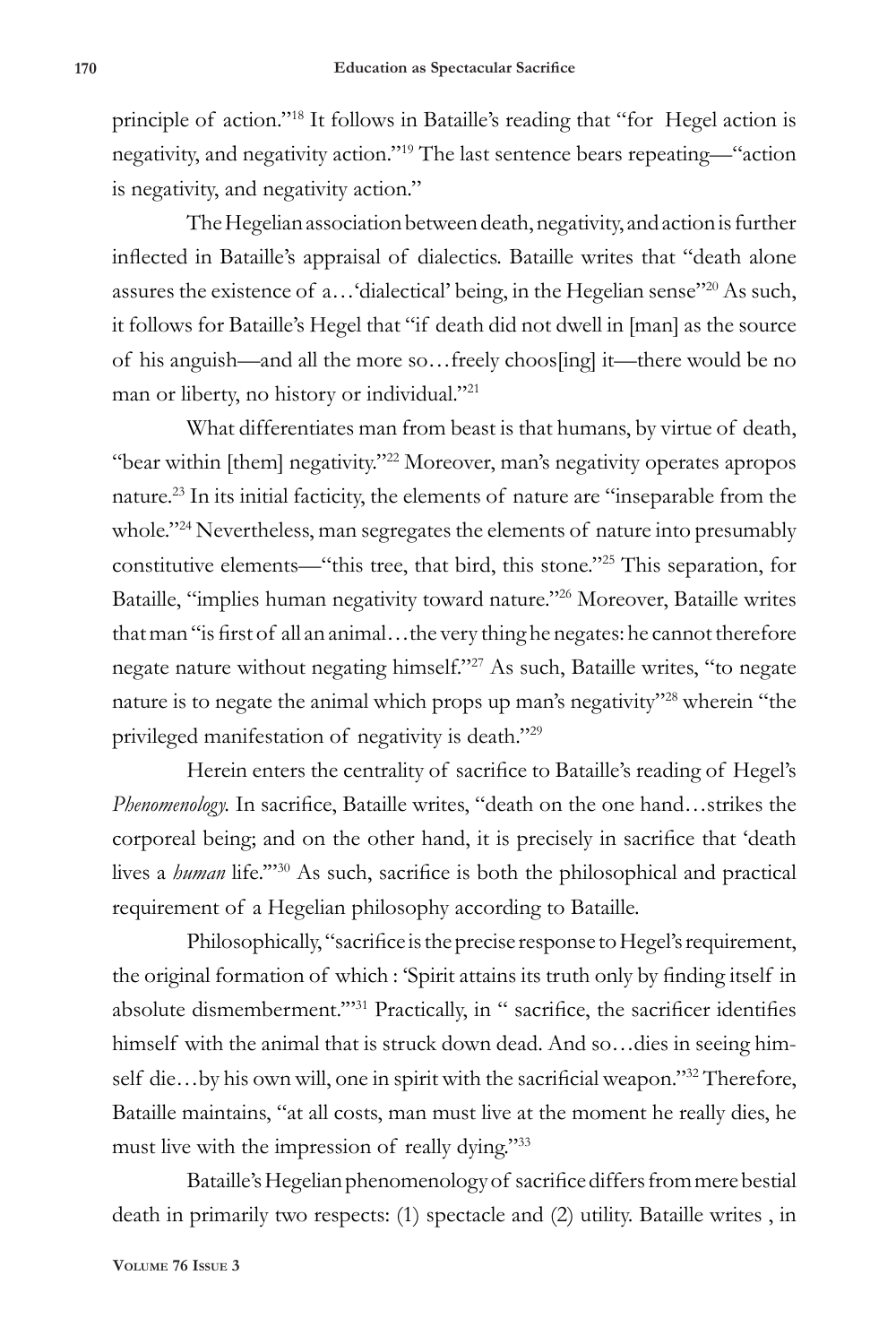addition to performing the bestial requirements of organic life, "man takespart in rites and performances."34 Gestures and enactments over and above maintenance of biological sustenance.

This Bataille-ian economy of spectacle involves a particular register of utility.35 Whereas non-anthropological animals act only in the service of needs, sacrifice is a "rigorously autonomous gesture"<sup>36</sup> devoid of utility or negation outside of itself as itself.37 By virtue of its rigorous autonomy sacrifice is sovereign.<sup>38</sup> And sovereignty is what Bataille's Hegelian sacrificial man constantly pursues.39

### EDUCATION AS SPECTACULAR SACRIFICE

Zhao reads Russon's Hegel in order to develop a dialectical teacher-student relationship of respective authority and contestation "such that the *process towards* reconciliation is the meaningful self."<sup>40</sup> Bataille's Hegel offers a fundamentally different rendering of the teacher-student relationship. Instead of normalizing an educational interchange characterized by hermeneutical pressure compelled towards existential resolution, Bataille's Hegel gestures one toward spectacle, sacrifice, and sovereignty.

Whereas Zhao privileges authority, I turn in the complete opposite direction. A Bataillian rendering of the teacher-student relationship is one where the authority of the teacher ought to be sacrificed for none other than its own demise. The death of the teacher by the teacher for death's sake. Anarchy for anarchy's sake. Or, as Bataille might term it: *laughter*. 41 Giving audio-affirmation to the not only unknown, but the unknowable. For, as Bataille writes, "in every case of laughter we pass from the domain of the known from that of the foreseeable, to that of the unknown and unforeseeable."42 Now what that might look like in actual practice, I can't say.

1William James, "Subjective Effects of Nitrous Oxide," *Mind* 7, no. 1 (1882): 186-208. Reprinted in *Altered States of Consciousness*, ed. C. Tart (Garden City, NY: Doubleday, 1969).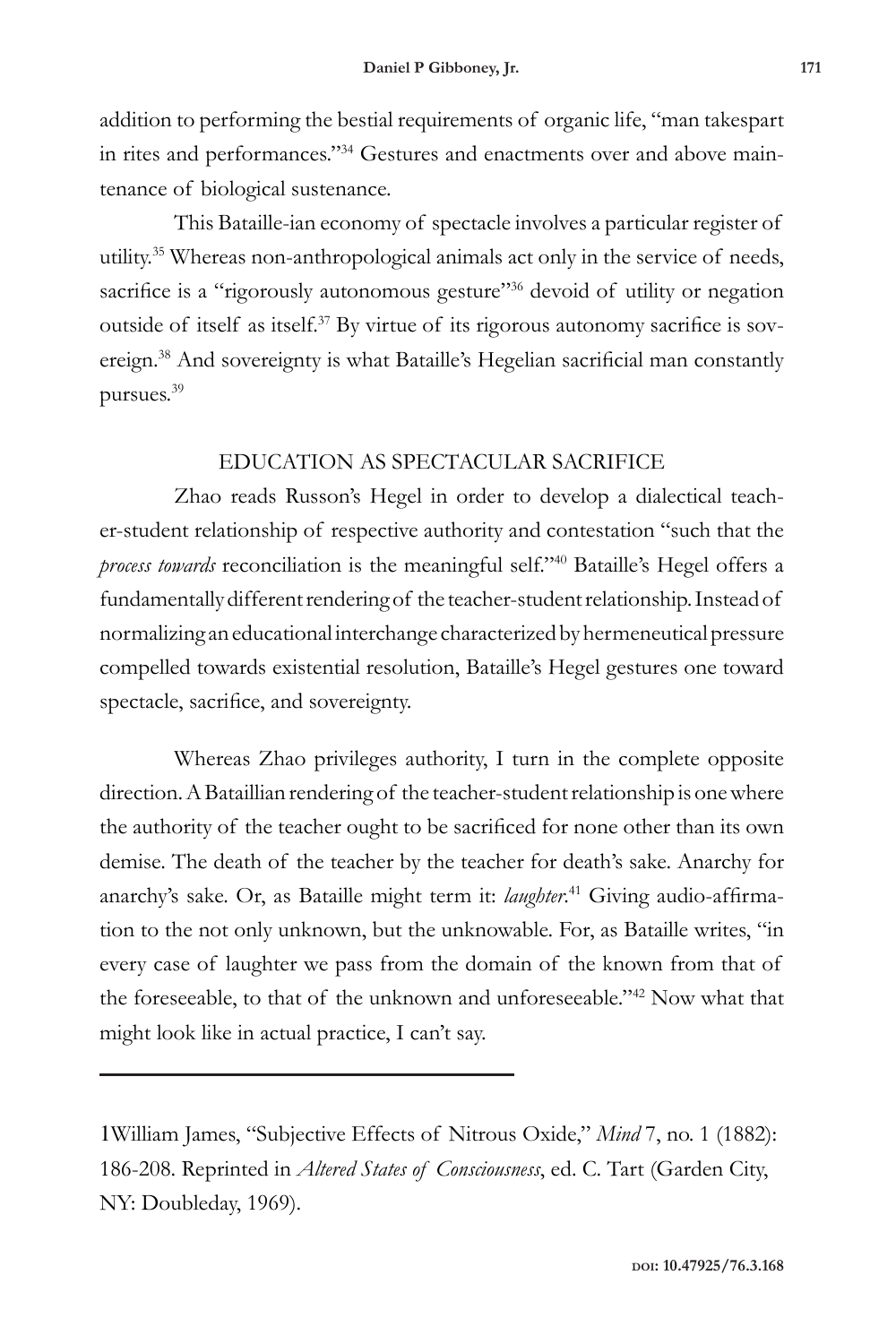Steven Zhao, "Education as the Hidden and Incomplete Resistance," *Philosophy of Education* 76, no. 2 (2020).

 Zhao, "Education as the Hidden and Incomplete Resistance." Zhao, "Education as the Hidden and Incomplete Resistance." Zhao, "Education as the Hidden and Incomplete Resistance." Zhao, "Education as the Hidden and Incomplete Resistance." Zhao, "Education as the Hidden and Incomplete Resistance." Zhao, "Education as the Hidden and Incomplete Resistance." Zhao, "Education as the Hidden and Incomplete Resistance." Zhao, "Education as the Hidden and Incomplete Resistance." Zhao, "Education as the Hidden and Incomplete Resistance." Zhao, "Education as the Hidden and Incomplete Resistance." Zhao, "Education as the Hidden and Incomplete Resistance." Zhao, "Education as the Hidden and Incomplete Resistance." Zhao, "Education as the Hidden and Incomplete Resistance." Zhao, "Education as the Hidden and Incomplete Resistance."

 Georges Bataille, "Hegel, Death and Sacrifice," in *The Bataille Reader,* eds. F. Botting and S. Wilson (Oxford: Blackwell Publishers Ltd., 1997), 280.

Bataille, "Hegel, Death and Sacrifice," 280.

Bataille, "Hegel, Death and Sacrifice," 280.

Bataille, "Hegel, Death and Sacrifice," 281.

Bataille, "Hegel, Death and Sacrifice," 281.

Bataille, "Hegel, Death and Sacrifice," 281.

 Bataille writes, "for Hegel, it is both fundamental and altogether worthy of astonishment that human understanding (that is, language, discourse)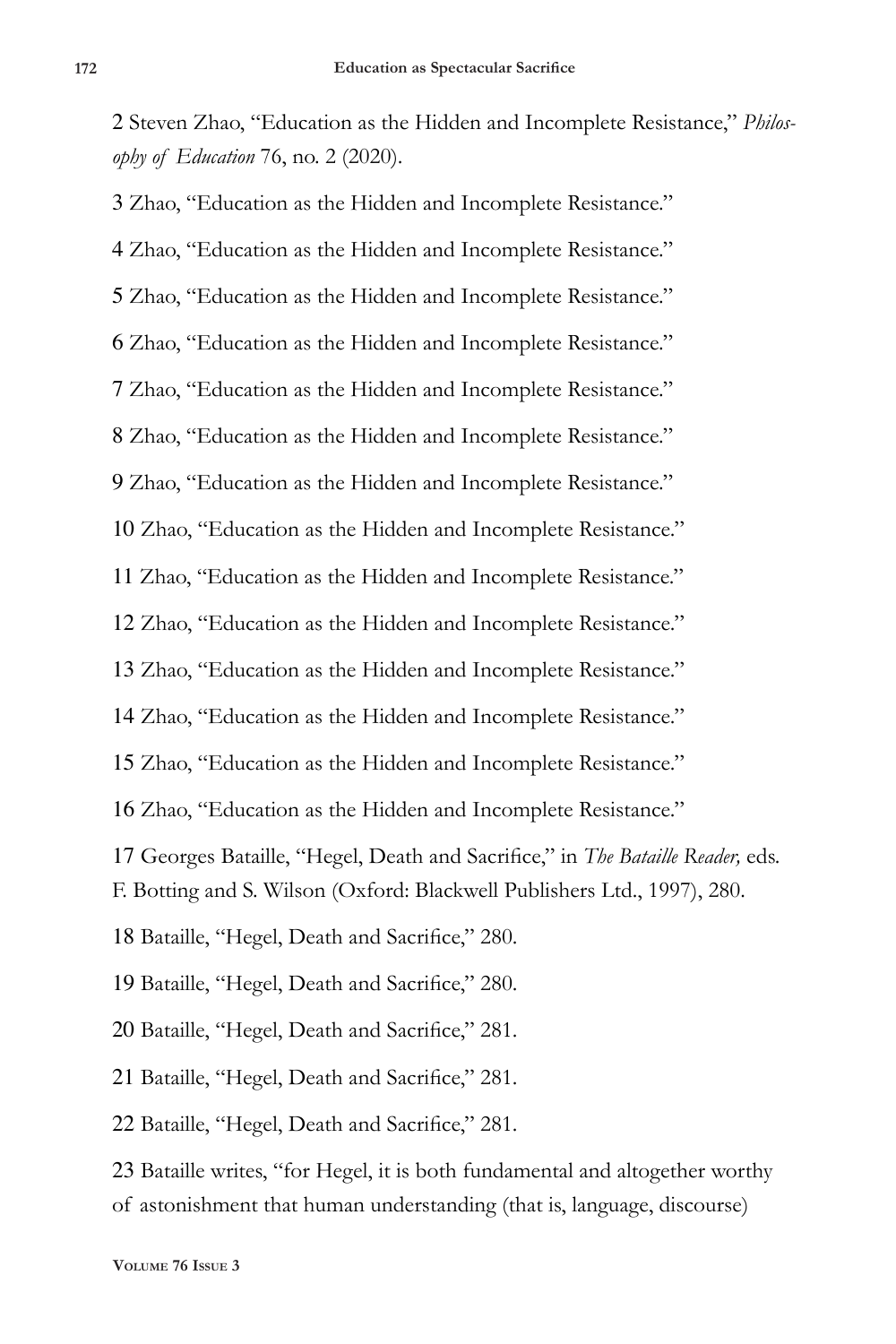should have the force (an incomparable force) to separate its constitutive elements from the totality." Bataille, "Hegel, Death and Sacrifice," 283.

- 24 Bataille, "Hegel, Death and Sacrifice," 283
- 25 Bataille, "Hegel, Death and Sacrifice," 283.
- 26 Bataille, "Hegel, Death and Sacrifice," 283.
- 27 Bataille, "Hegel, Death and Sacrifice," 283.
- 28 Bataille, "Hegel, Death and Sacrifice," 283.
- 29 Bataille, "Hegel, Death and Sacrifice," 286.
- 30 Bataille, "Hegel, Death and Sacrifice," 286.
- 31 Bataille, "Hegel, Death and Sacrifice," 286.
- 32 Bataille, "Hegel, Death and Sacrifice," 287.
- 33 Bataille, "Hegel, Death and Sacrifice," 287.
- 34 Bataille, "Hegel, Death and Sacrifice," 287.

35 "So long as he needed to satisfy animal needs, he had to act with an end in view (he had to secure food, protect himself from the cold). This supposes a servitude, a series of acts subordinated to a final result: the natural, animal satisfaction without which man properly speaking, sovereign man, could not subsist. But man's intelligence, his discursive thought, developed as functions of servile labour. Only sacred, poetic words, limited to the level of impotent beauty, have retained the power to manifest full sovereignty. Sacrifice, consequently, is a *sovereign, autonomous* manner of being only to the extent that it is uninformed by *meaningful* discourse. To the extent that discourse informs it, what is sovereign is given in terms of servitude. Indeed, by definition what is sovereign does not serve." Bataille, "Hegel, Death and Sacrifice," 291-292.

For Bataille's systematic political economy, see George Bataille, *The Accursed Share*, Vol 1., trans. R. Hurley (New York: Zone Books, 1991); George Bataille, *The Accursed Share*, Vols. 2 & 3, trans. R. Hurley (New York: Zone Books, 1993).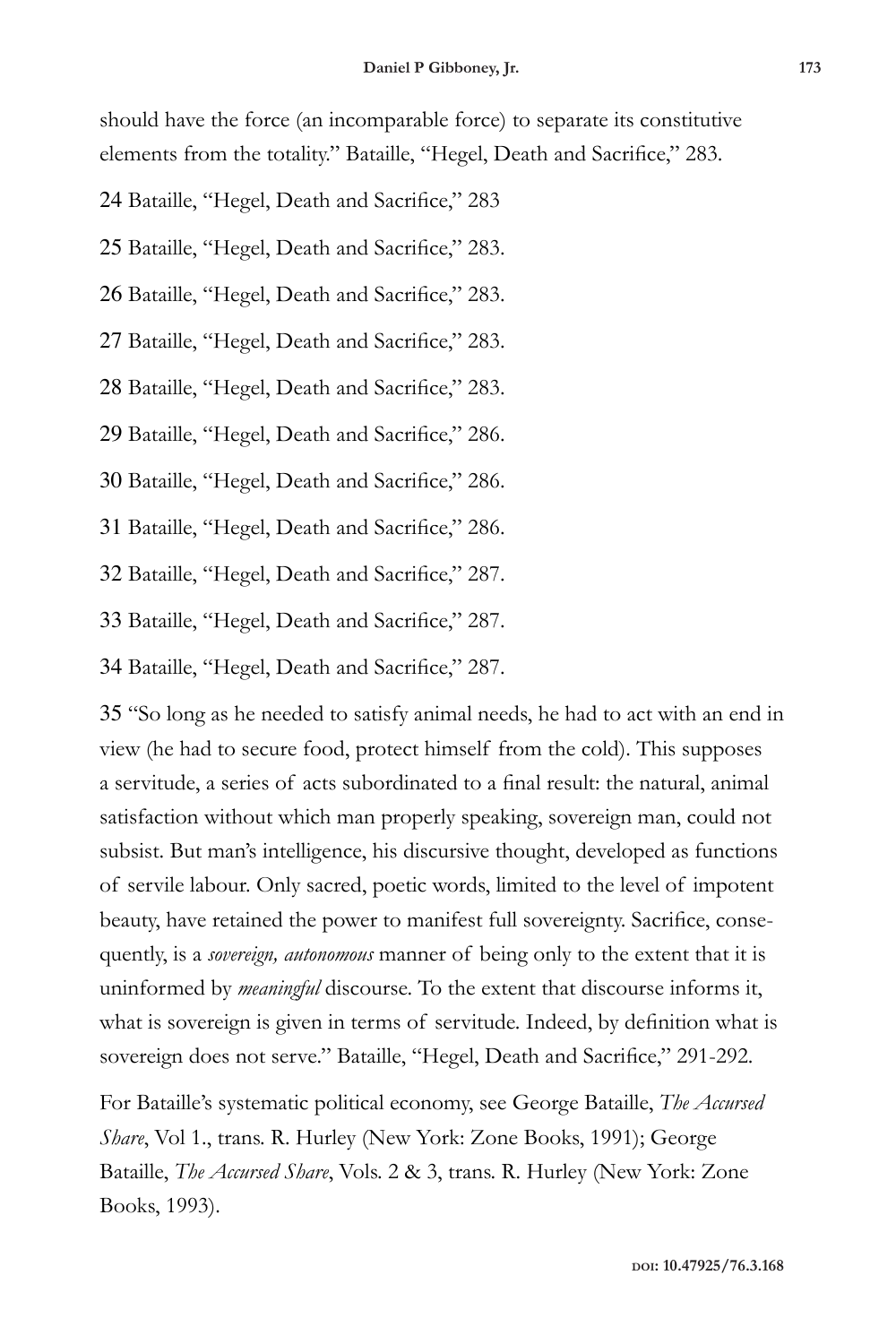#### 36 Bataille, "Hegel, Death and Sacrifice," 291

37 "But simple discourse must respond to the question that discursive thought asks concerning the meaning that each thing must have on the level of utility. In principle, each thing is there to serve some purpose or other. Thus, the simple manifestation of man's link to annihilation, the pure revelation of man to himself (at the moment when death transfixes his attention) passes from sovereign to the primacy of servile ends…the sovereignty of sacrifice...is not absolute to the extent that the institution maintains within the world of activity a form whose meaning is, on the contrary, sovereign." Bataille, "Hegel, Death and Sacrifice," 292.

38 As Bataille has it, "sacrifice, consequently, is a *sovereign, autonomous* manner of being only to the extent that it is uninformed by *meaningful* discourse… Indeed, by definition what is *sovereign* does not *serve*." Bataille, "Hegel, Death and Sacrifice," 291-92.

39 "Indeed, man is always in pursuit of an authentic sovereignty. That sovereignty, apparently, was, in a certain sense, originally his, but doubtless that could not then have been in a *conscious* manner, and so in a sense it was not his, it escaped him. We shall see that in a number of ways he continued to pursue what forever eluded him. The essential thing is that one cannot attain it consciously and seek it, because seeking distances it. And yet I can believe that nothing is given us that is not given in that equivocal manner." Bataille, "Hegel, Death and Sacrifice," 293.

40 Steven Zhao, "Education as the Hidden and Incomplete Resistance."

41 "Communication, through death, with our beyond (essentially in sacrifice) – not with nothingness, still less with a supernatural being, but with an indefinite reality (which I sometimes call *the impossible*, that is: what can't be grasped [begreift] in any way, what we can't reach without dissolving ourselves, what's slavishly called God). If we need to we can define this reality (provisionally associating it with a finite element) at a higher (higher than the individual on the scale of composition of beings) social level as the sacred, God or created reality. Or else it can remain in an undefined state (in ordinary laughter,